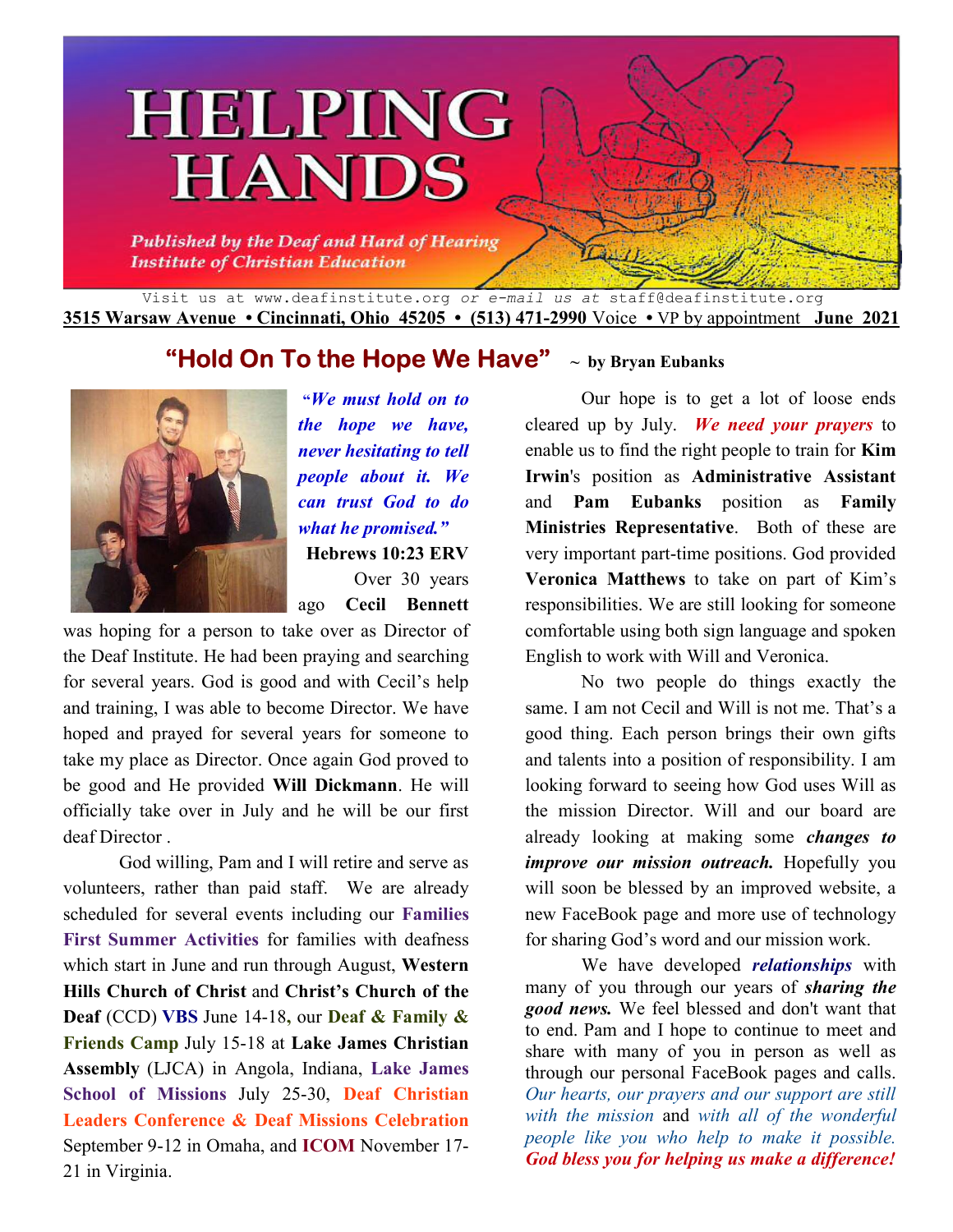

### **Found Any Joy? Found Any Joy?**

**By Pam Eubanks**

After we first knew **Eubanks** (who was 22 months old at the **Nathaniel** 

time) was/is Deaf, we were trying to find our "new 22 months old at the time) was/is Deaf, we were trying to find our "new normal." Cecil Bennett, Founder/1<sup>st</sup> Director of Deaf Institute, came alongside us, bringing us books, videos, and encouragement. One of his first videos, and encouragement. One of his first questions was - *"Have you found any JOY in it*  questions was - "*Have you found any JOY in it yet?"* That question stopped me in my tracks! My answer: "Well, I haven't been looking for it, but I *will start watching for it!"* 

With the help of family, friends, and our church family, we were quickly immersed in the culture and language of the Deaf. Just as importantly, we met other families with deaf and hearing members. Cecil continued being an adopted grandfather throughout the rest of his life! He took us many places to visit churches, camps, & Vacation Bible Schools. He wanted to help people realize "up close and personal" how the church family can come alongside a family when one of their members has hearing challenges. With the help of family, friends, and our church family, we were quickly immersed in the culture and language of the Deaf. Just as importantly, we met other families with deaf and hearing members. Cecil continued being an

*Before* we learned about Nathaniel's deafness, Sarah Nickels, a college student from Cincinnati Bible College, who is Deaf, started coming to our church, Western Hills Church of Christ. Other college students decided to begin a signing choir. And the person leading it set up a series of free sign language classes, which were scheduled to start... the Wednesday evening AFTER we found out about Nathaniel's deafness. Bible College, who is Deaf, started coming to our church, Western Hills Church of Christ. Other college students decided to begin a signing choir.<br>And the person leading it set up a series of free sign uled to start... the<br>found out about<br>with him several

Cecil invited our family to go with him sev places to share about the mission outreach of Deaf Institute. He was brave to include our crew in his travels...then five children. Since he and Rena had six of their own, he was obviously prepared for our crew! He was in his late 70's at that time. to share about the mission outreach of Deaf<br>te. He was brave to include our crew in his<br>...then five children. Since he and Rena had<br>their own, he was obviously prepared for our

In 1988, we finally decided we needed to help Cecil in some way. Bryan figured we could volunteer once a month on a Sunday night to share with a church within a 50 mile radius of Cincinnati. *So, we prayed about it.* Then as we were taking the children to evening church, Bryan asked me to give Cecil a call after I put the boys in their classes. As I headed to the church's kitchen phone to call, the was in his late 70's at that time.<br>
<sup>3</sup>, we finally decided we needed to help<br>
some way. Bryan figured we could<br>
bnce a month on a Sunday night to share<br>
rch within a 50 mile radius of Cincinnati.

was Cecil, asking if he could speak to either Bryan or Pam Eubanks! I quickly mentioned who I was and that I was just getting ready to call him to see if we could come visit with him. So, in typical "Cecil" style, he quickly responded, "Ok! Come over after church and we'll talk!" When we arrived, he told us to go first...so we shared our plan! ted ringing, so I hurried to answer. It<br>asking if he could speak to either<br>Pam Eubanks! I quickly mentioned<br>and that I was just getting ready to call to see if we could come visit with him. So, pical "Cecil" style, he quickly responded,<br>
Come over after church and we'll talk!"<br>
n we arrived, he told us to *go first*...so we

His response: "That's sounds good, but I had His response: "That's sounds good, but I had something else in mind: I want to semi-retire by the time I'm 80, and Bryan, I want you to take over!" Bryan responded with "We'll need to pray about it and do some figuring of finances, etc." Well, we could see God's leading and guiding the juggling we needed to do to "shift gears" in our ministry & family plans, so we obviously said "yes!" We began our wonderful journey with the "yes!" We began our wonderful journey with the Lord and Deaf Institute! Then a couple months after we said "Yes," we found out Maleah was on *the way!*  the time I'm 80, and Bryan, I want you to take<br>over!" Bryan responded with "We'll need to pray<br>about it and do some figuring of finances, etc."<br>Well, we could see God's leading and guiding the<br>juggling we needed to do to "

**Foundation By** the started ringing, as a bunively consistent of the phone started ringing, as the consistent of the phone started ringing in the consistent of the phone of the phone of the phone started ringing and the As we began traveling, as well as being a family with a child who is Deaf in the midst of six children, we found many different families family with a child who is Deaf in the midst of six children, we found many different families who needed help in finding their "new normal!" So, we brought various things that helped us with our journey and other things for the whole family to enjoy in their "new normal" because deafness affects the dailiness of the whole family, as well as the friends, neighbors, and relatives. Becky **Samborsky**, a friend from church, suggested we find cloth bags to place the gifts in, so they could use the contents wherever they were. An 'idea' artist from Western Hills Church of Christ, **Paulina Dolerhie**, designed the original logo for "Gifts of Hope!" Norene Engled & her sister, **Carol Hankins** supplied cloth bags with our **Carol Hankins** supplied cloth bags with our Gifts of Hope & Mission logos imprinted. Many people and churches help us provide books, sign books, language videos, games and gifts for the whole family. General Electric volunteers' **annual** Holiday Hope Campaign shares gifts, books & toys for our bags! for the whole family<br>al" because deafness<br>thole family, as well **theorsky**, a friend from church, suggested we cloth bags to place the gifts in, so they could the contents wherever they were. An 'idea' t from Western Hills Church of Christ, **lina Dolerhie**, designed the original logo f

#### **Father God really knows how to bless in so <br>many creative ways! many creative ways!**

*Please pray for the next "Family Ministry Representative."*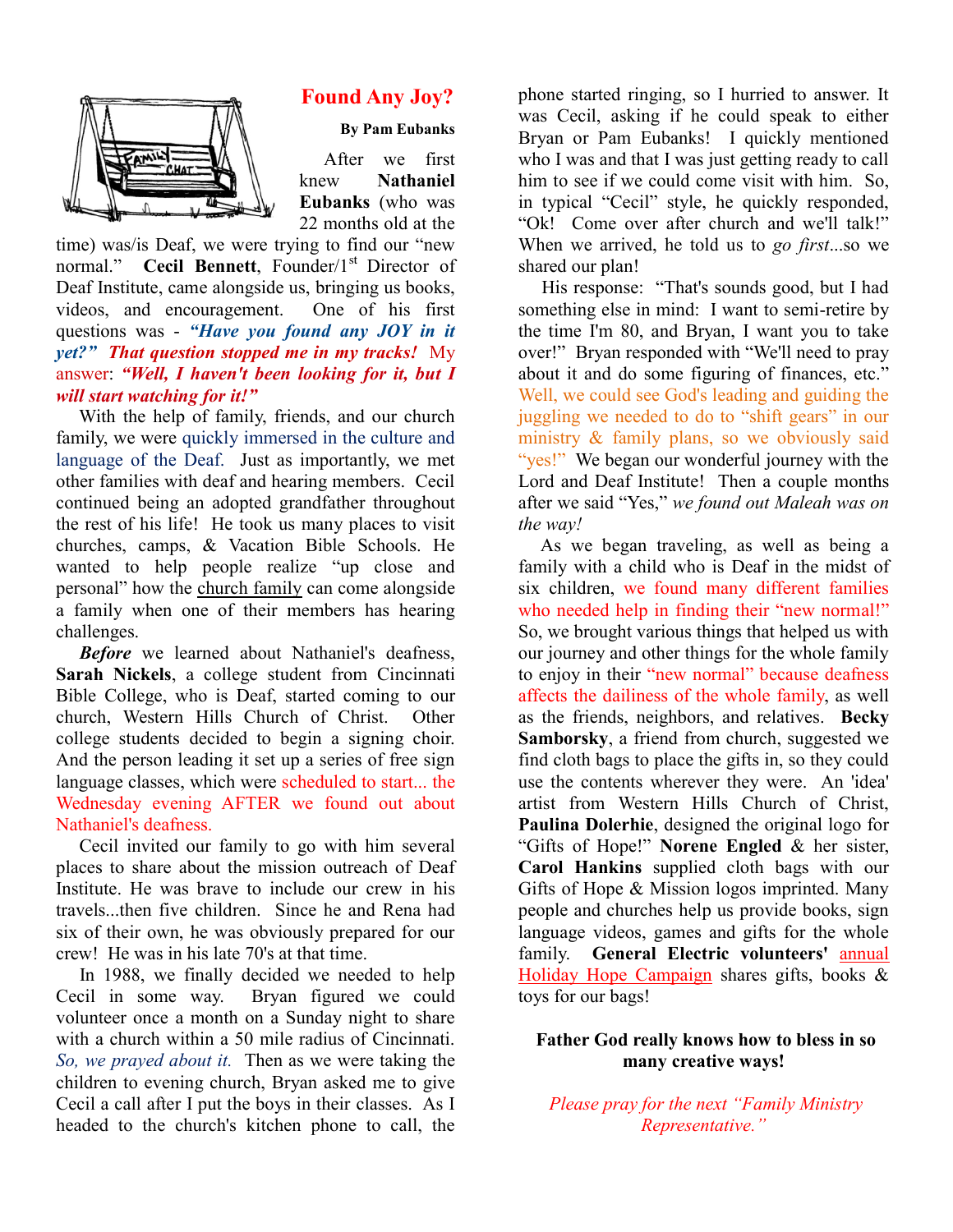# **Light at the End of the Tunnel**

#### *by Will Dickmann*

 The dark world can't be forever dark; there is a light somewhere. You just have to seek for it. When it comes, the light will become bigger and



bigger. The question is *when you see the light at the end of the tunnel, what is your first reaction?* Overjoyed? Hopeful? Disappointed? I imagine that some people would want to remain in the dark, not wanting to go out of the cave. It has become a comfort zone for many. Change can be hard. We resist growing and experiencing some changes. Perhaps transformation is a better word. Like many, I can understand that sentiment. However, we are not alone. We have a loving God waiting to protect and bless us. **Lamentations 3:25** says, "**The Lord is good to those who depend on him, to those who search for him."**

 A few weeks before we made the move from Michigan to Northern Kentucky, my wife, **Aalia**, expressed to me, "If I am feeling homesick, please give me two weeks to adjust and be respectful with my coping." It was hard on her leaving her mother, brother and our community. Of course, I absolutely understood her feelings at that time. Do you want to know what happened to her after moving into our new home? She absolutely loves our new home, new surroundings, and new people. She never experienced the homesickness she was afraid of. Wow! I did nothing to improve the situation. It was all the Lord's work. We were also grateful to have our wonderful "second" parents, **Steve and Shelly Chu**, from Michigan. They helped us with the move.

 We are settled in, but we're still unpacking. I am extremely humbled and thrilled to be able to work in the office after working from home in Michigan. We have been attending **Christ's Church of the Deaf** via Zoom weekly. We look

forward to visiting churches in the area. I am excited about attending **Deaf & Family & Friends Camp** in **July 15-18** with my family. A **Facebook** page has been set up for **Deaf Institute** and for camp. My **personal leadership team** has been busy discussing future changes to improve out reach. I have resumed meeting bi-weekly with **Dr. Rick McClain** for spiritual mentoring. The progress may appear slow on the outside, but I assure you we are making progress. It's been transforming.

 Lastly, but most importantly, I could not have done this without the leadership of **Bryan Eubanks**. He has been extremely patient and understanding with me from the beginning. I don't think I could ever pay him back for all he has done for me. Thank you, Bryan! I remember your wife, **Pam**, expressed to me one time, *"thank you for letting God use you."* Not many hearing people think like you do about the deaf and hard of hearing community. You believe in the Deaf, that they can do it with the Lord's help. Like the apostle Paul, you sacrifice the convenience of associating with hearing people 24/7 to make a dwelling among Deaf. Thank you!

## *Memorial Gifts*

In Memory of J. *Richard Nixon* Frederick & Nancy Burns Bryan & Pam Eubanks Donald & Catherine Hershberger Robert & Sue LaBare Chris McDaniel Robert & Elenora Sanders Joseph & Sharon Smothers Todd & Barbara Witt

In Memory of *"Gene" Samborsky* Bryan & Pam Eubanks

> In Memory of *Sam Stone* Bryan & Pam Eubanks